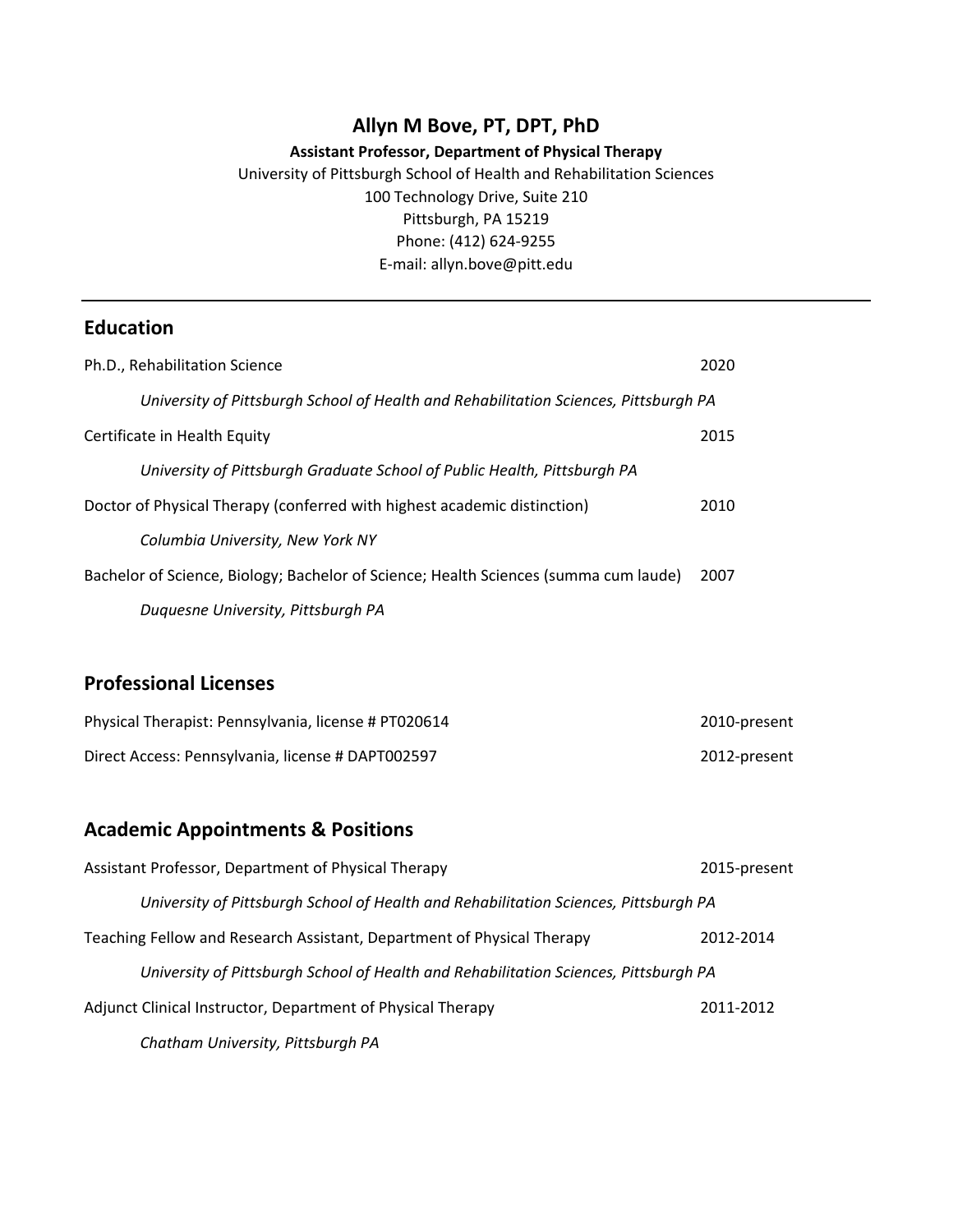# **Clinical Experience**

| Physical Therapist, Outpatient (Orthopaedics, Geriatrics)            | 2010-present |
|----------------------------------------------------------------------|--------------|
| Pivot Physical Therapy, formerly Allegheny Chesapeake, Pittsburgh PA |              |
| Physical Therapist, Home Health                                      | 2017-2021    |
| Advantage Home Health Services, Pittsburgh PA                        |              |
| Physical Therapist, Acute Care and Inpatient Rehabilitation          | 2010-2016    |
| Canonsburg Hospital, Allegheny Health Network, Canonsburg PA         |              |
| Physical Therapist, Subacute Rehabilitation/Skilled Nursing Facility | 2011-2015    |
| ManorCare Health Services, Pittsburgh PA                             |              |

## **Peer-Reviewed Publications**

- 1. **Susko AM**, Fitzgerald GK. The pain-relieving qualities of exercise in knee osteoarthritis. *Open Access Rheumatol* 2013 Oct;5:81-91.
- 2. Khoja SS, **Susko AM,** Josbeno DA, Piva SR, Fitzgerald GK. Comparing physical activity programs for managing osteoarthritis in overweight or obese patients. *Journal of Comp Eff Res* 2014 May;3(3):283-99.
- 3. Piva SR, **Susko AM,** Khoja SS, Josbeno DA, Fitzgerald GK, Toledo F. Links between osteoarthritis and diabetes and implications for management from a physical activity perspective. *Clinics in Geriatric Medicine* 2015 Feb;31(1):67-87.
- 4. **Bove AM**, Lynch AD, Depaul SM, Terhorst LA, Irrgang JJ, Fitzgerald GK. Test-retest reliability of ratings of perceived exertion and agreement with 1-repetition maximum in adults. *Journal of Orthopaedic and Sports Physical Therapy* 2016 Sep;46(9):768-74.
- 5. **Bove AM,** Clohisy J, DeWitt J, DiStasi S, Enseki K, Harris-Hayes M, Lewis CL, Reiman MP, Ryan JM. Cost-effectiveness analysis of hip arthroscopic surgery and structured rehabilitation alone in individuals with hip labral tears: letter to the editor. *American Journal of Sports Medicine* 2017 Mar;45(3):NP1-NP2*.*
- 6. **Bove AM**, Baker NA, Livengood H, King V, Mancino JF, Popchak AJ, Fitzgerald GK. Task-specific training for adults with chronic knee pain: a case series. *Journal of Orthopaedic and Sports Physical Therapy* 2017 Aug;47(8):548-56.
- 7. **Bove AM,** Smith KJ, Bise CG, Fritz JM, Childs J, Brennan GP, Abbott JH, Fitzgerald GK. Exercise, manual therapy, and booster sessions in knee osteoarthritis: cost-effectiveness analysis from a multicenter randomized controlled trial. *Physical Therapy* 2018 Jan;98(1):16-27.
- 8. **Bove AM,** Lynch AD, Ammendolia C, Schneider M. Patients' experience with non-surgical treatment for lumbar spinal stenosis: a qualitative study. *Spine J* 2018 Apr;18(4):639-47.
- 9. Lynch AD, **Bove AM,** Ammendolia C, Schneider M. Individuals with lumbar spinal stenosis seek education and care focused on self-management – results of focus groups among participants enrolled in a randomized controlled trial. *Spine J* 2018 Aug;18(8):1303-1312.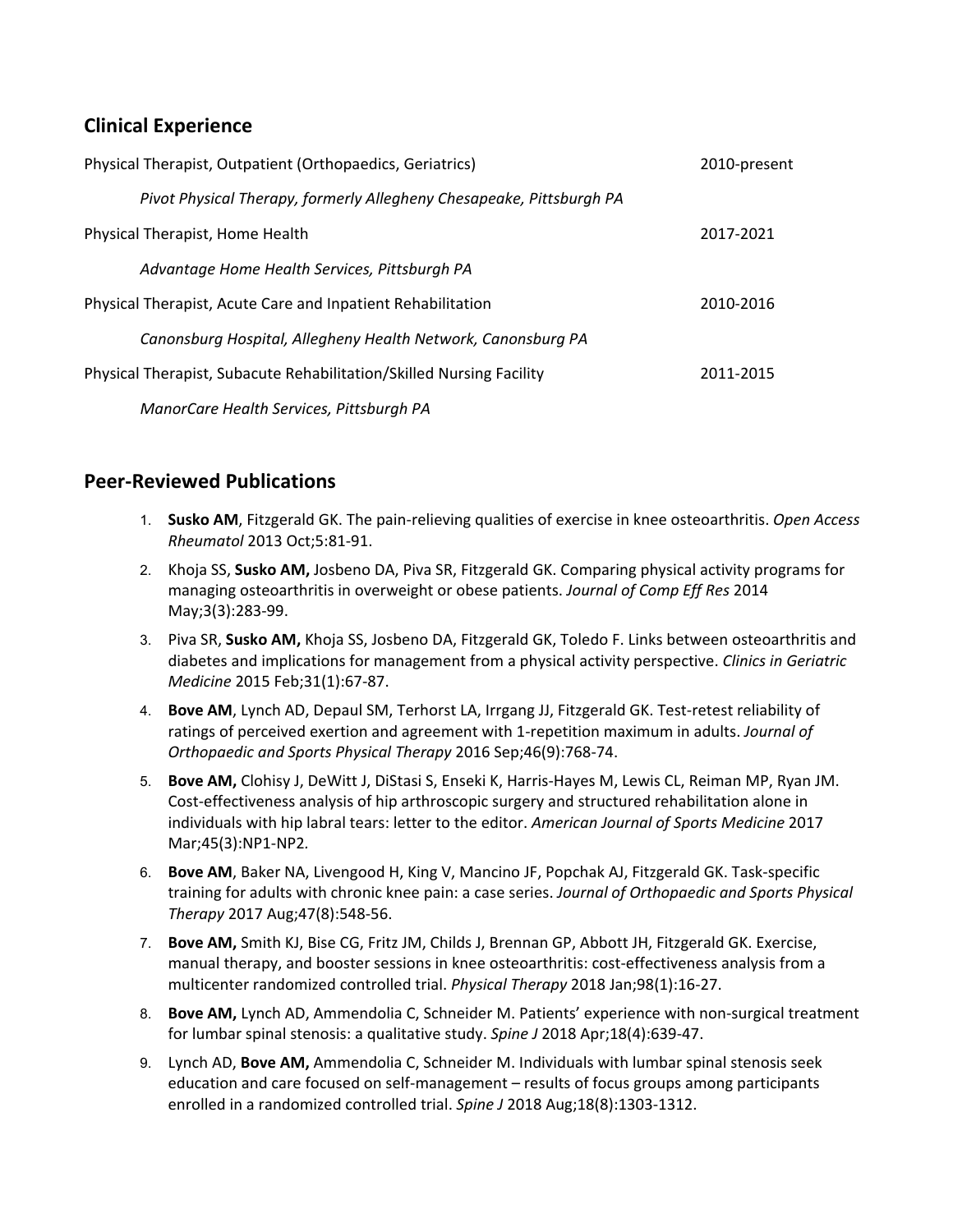- 10. Vaudreuil N, McGlaston T, Gulledge C, **Bove AM**, Klatt BA. Performance milestones in post-operative physical therapy after total hip arthroplasty: impact on length of stay and discharge destination. *Current Orthopaedic Practice* 2018 Jul/Aug;29(4):308-315.
- 11. **Bove AM,** Gough ST, Hausmann LRM. Providing no-cost transport to patients in an underserved area: impact on access to physical therapy. *Physiotherapy Theory and Practice* 2019 Jul;35(7):645- 650.
- 12. Vaudreuil N, Gulledge C, McGlaston T, **Bove AM,** Klatt BA. Ambulation milestones in post-operative physical therapy after total knee arthroplasty: how can we improve short-term outcomes? *Physiotherapy Theory and Practice* 2019 Dec 18;1-7.
- 13. McCarthy AE, **Bove AM,** Piva SR, Person Mecca L, Schneider MJ. A qualitative study of preparation for lumbar spinal stenosis surgery: perceptions of patients and physical therapists. *J Orthop Sports Phys Ther* 2020 Apr;50(4):198-205.
- 14. Harris-Hayes M, Steger-May K, **Bove AM,** Foster SN, Mueller MJ, Clohisy JC, Fitzgerald GK. Movement pattern training compared with standard strengthening and flexibility among patients with hip-related groin pain: results of a pilot multicenter randomized clinical trial. *BMJ Open Sport & Exercise Medicine* 2020;6:e000707.
- 15. Harris-Hayes M, Steger-May K, **Bove AM**, Mueller MJ, Clohisy JC, Fitzgerald GK. One-year outcomes following physical therapist-led intervention for chronic hip-related groin pain: ancillary analysis of a pilot multicenter randomized clinical trial. *J Orthopaedic Res* 2021 Jan 17.
- 16. **Bove AM,** Dong ER, Hausmann LRM, Piva SR, Brach JS, Lewis A, Fitzgerald GK. Exploring race differences in satisfaction with rehabilitation following total knee arthroplasty: a qualitative study. *J Gerontol A Biol Med Sci* 2021 May 11 [online ahead of print].
- 17. **Bove AM**, Hausmann LRM, Piva SR, Brach JS, Lewis A, Fitzgerald GK. Race differences in physical function and physical therapy utilization following total knee arthroplasty. *Arthritis Care Res* 2022 Jan;74(1):79-88.
- 18. **Bove AM**, Porter J, Sayeed A, Smith C, Klatt BA. The role of socioeconomic status, race, and gender in patient-reported outcomes following total hip arthroplasty. *J Health Disparities Res Pract* 2022 [in press].

#### **Manuscripts in Preparation/Under Review**

1. **Bove AM,** Ross H, Dong ER, Kennedy V. Physical therapy students' comfort treating patients of diverse backgrounds. [In preparation.]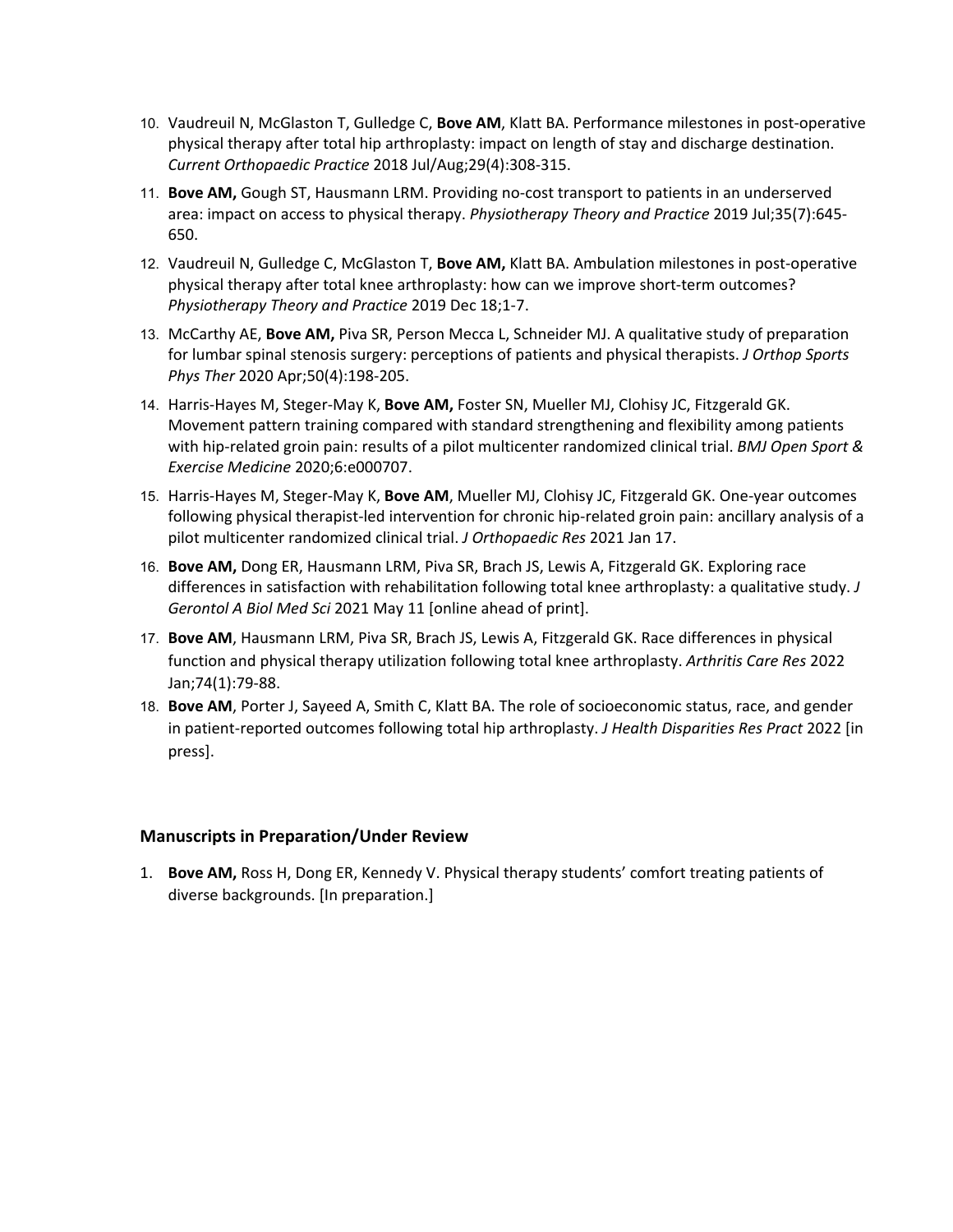## **Peer-Reviewed Scientific and Professional Presentations**

#### **Platform Presentations**

- **1. Bove AM**, Smith KJ, Bise C, Fritz JM, Childs JD, Brennan G, Abbott JH, Fitzgerald GK. What is the Most Cost-Effective Physical Therapy Strategy to Treat Knee Osteoarthritis? Presented at American College of Rheumatology Annual Meeting. November 2015, San Francisco, California. (Received award for Exemplary Abstract from Association of Rheumatology Health Professionals.)
- 2. **Bove AM.** Does Eliminating Transportation Barriers Improve Access to Physical Therapy in an Underserved Population? Presented at American Physical Therapy Association Combined Sections Meeting. February 2016, Anaheim, California.
- 3. Greco N, Wilson A, Hankins M, **Bove AM,** Klatt B. A simple technique to screen dental disease in arthroplasty: do race/income play a role in dental care? Presented at Pennsylvania Orthopaedic Society Annual Scientific Meeting. October 2016, Pittsburgh, Pennsylvania.
- 4. **Bove AM,** Lynch AD, Schneider MJ. Factors Influencing Adherence to Non-Surgical Treatment for Individuals with Lumbar Spinal Stenosis: a Qualitative Study. Presented at American Physical Therapy Association Combined Sections Meeting. February 2017, San Antonio, Texas.
- 5. **Bove AM,** Gulledge C, Vaudreuil N, McGlaston T, Klatt B. Determining Performance in Physical Therapy on Post-Operative Day Zero after Total Knee Arthroplasty. Presented at American Physical Therapy Association Combined Sections Meeting. February 2017, San Antonio, Texas.
- 6. Klatt B, Vaudreuil N, McGlaston T, Gulledge C, **Bove AM.** Effects of Physical Therapy on Post-Operative Day Zero after Total Hip Arthroplasty. Presented at American Physical Therapy Association Combined Sections Meeting. February 2017, San Antonio, Texas.
- 7. Brain J, Joseph G, McCullough A, **Bove AM.** Multidisciplinary care at the Birmingham Free Clinic Providing Optimal Patient Care through a Collaborative Approach. Presented at the PT Pro Bono Network Eastern Conference. March 2020, Philadelphia, Pennsylvania.
- 8. Cancilla L, Wells M, O'Connor E, Forsythe F, Virag B, **Bove AM.** Students taking the lead in service and pro bono care: addressing community needs and a changing DPT program. Presented at the PT Pro Bono Network Virtual Conference. November 2020, Philadelphia, Pennsylvania.
- 9. Bove AM, Hausmann LRM, Piva SR, Brach JS, Lewis A, Fitzgerald GK. Race differences in physical function and post-acute physical therapy utilization following total knee arthroplasty. Presented at American Physical Therapy Association Combined Sections Meeting. February 2021. (Conference held virtually due to COVID-19 pandemic.)

#### **Poster Presentations**

1. **Susko AM**, Depaul SM, Fitzgerald GK. Correlation of 1-Repetition Maximum and Ratings of Perceived Exertion in Adults: Implications for Strength Training. Presented at Osteoarthritis Research Society International World Congress on Osteoarthritis, April 2014, Paris, France. Also presented at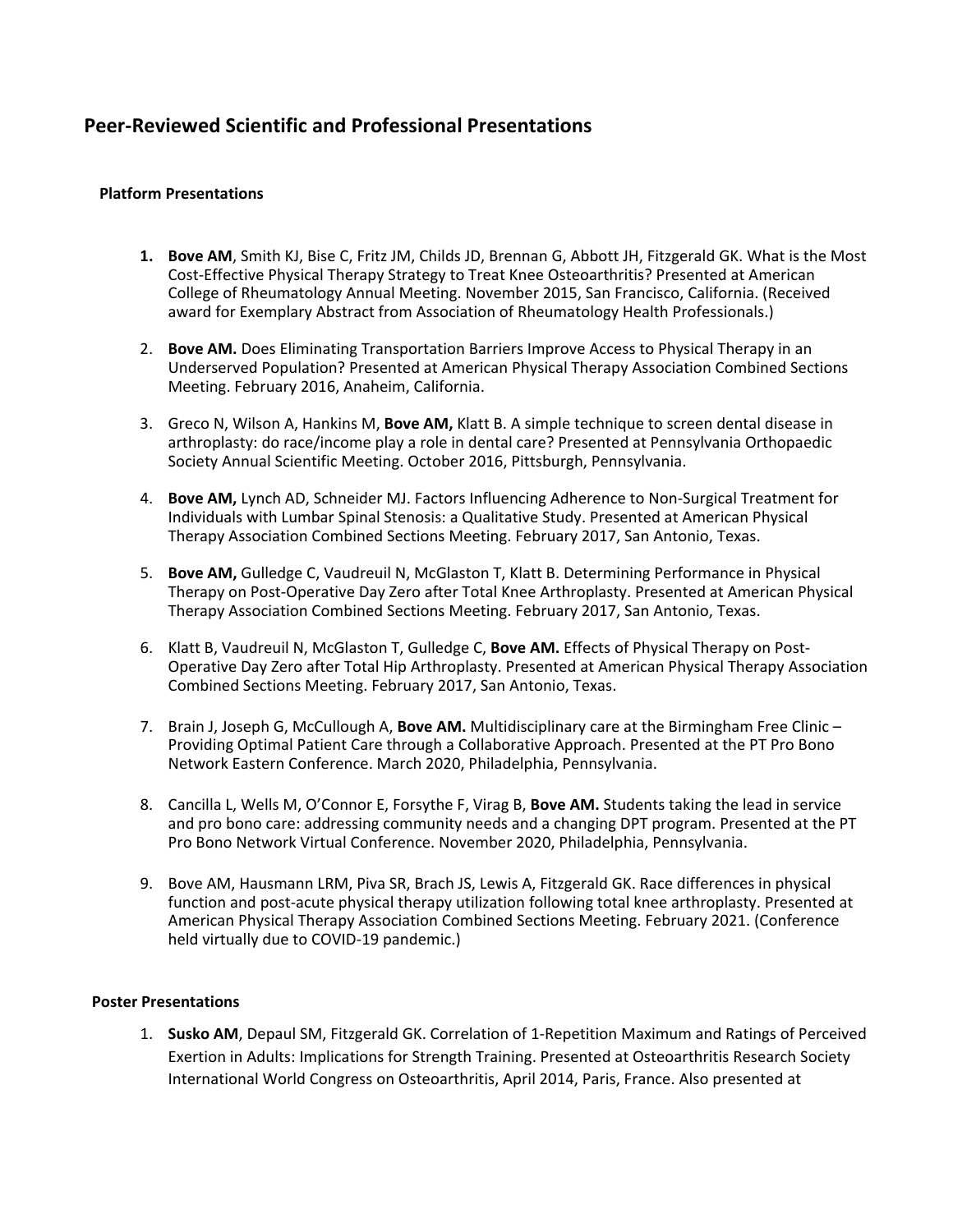University of Pittsburgh School of Health and Rehabilitation Sciences Poster Competition (2<sup>nd</sup> place honors).

- 2. **Bove AM.** Does Eliminating Transportation Barriers Improve Access to Physical Therapy in an Underserved Population? Presented at CoHSTAR Summer Institute on Health Services Research, June 2016, Boston, MA. Also presented at University of Pittsburgh Graduate School of Public Health Dean's Day Research Competition. (Received award for Outstanding Poster by a Certificate Student.)
- 3. Greco N, Wilson A, Hankins M, **Bove AM,** Klatt B. Screening Dental Disease: Do Race/Income Play a Role? Presented at Musculoskeletal Infection Society Annual Meeting. August 2016, Charlotte, North Carolina.
- 4. **Bove AM,** Bise CG, Smith KJ, Fritz JM, Childs JD, Brennan GP, Abbott JH, Fitzgerald GK. Does Receiving Physical Therapy for Knee Osteoarthritis Impact Downstream Healthcare Utilization? Presented at American College of Rheumatology/Association of Rheumatology Health Professionals Annual Meeting. November 2016, Washington, D.C.
- **5.** Lynch AD, **Bove AM,** Yu, Pilkonis P, Fitzgerald GK, Irrgang JJ. Test-Retest Reliability and Minimal Detectable Change of the PROMIS Physical Function and Pain Interference CATs in Individuals with Knee Osteoarthritis. Presented at American Physical Therapy Association Combined Sections Meeting. February 2017, San Antonio, Texas.
- 6. Lynch AD, **Bove AM,** Schneider MJ. Individuals with Lumbar Spinal Stenosis Desire Empathetic Care Focused on Self-Management – Results of Focus Groups with RCT Participants. Presented at American Physical Therapy Association Combined Sections Meeting. February 2017, San Antonio, Texas.
- 7. Brinlee A, Miller K, **Bove AM.** Implementation of a First Contact Practitioner Model in a Multidisciplinary Pro Bono Health Care Clinic using DPT Students. Presented at American Physical Therapy Association NEXT Conference. June 2017, Boston, Massachusetts.
- 8. Harris-Hayes M, **Bove AM,** Brown K, Burgess M, King V, Mancino J, Wortman D, Fitzgerald GK. Treatment Fidelity among Treatment Providers in a Multicenter, Randomized Clinical Trial Comparing Two Rehabilitation Strategies for People with Prearthritic Hip Disease. Presented at American Physical Therapy Association Combined Sections Meeting. February 2018, New Orleans, Louisiana.
- 9. Schneider MJ, Piva SR, **Bove AM**, McCarthy A, Mecca LP. Pre-operative Education and Rehabilitation Prior to Surgery for Lumbar Spinal Stenosis: Patient and Physical Therapist Perspectives. Presented at the International Society for the Study of the Lumbar Spine Annual Meeting. May 2018, Banff, Canada.
- 10. **Bove AM**, Porter J, Sayeed A, Klatt BA. Race and Gender Disparities in Physical Function Before and After Total Hip Arthroplasty: a Retrospective Analysis. Presented at the Osteoarthritis Research Society International World Congress. April 2018, Liverpool, United Kingdom.
- 11. Harris-Hayes M, Steger-May K, **Bove AM,** Foster SN, Mueller MJ, Clohisy JC, Fitzgerald GK. Movement Pattern Training Compared to Standard Strengthening and Flexibility Among Patients with Prearthritic Hip Disorders: A Pilot Multicenter Randomized Clinical Trial. Presented at the Osteoarthritis Research Society International World Congress. May 2019, Toronto, Canada.
- 12. Harris-Hayes M, Steger-May K, **Bove AM**, Foster S, Mueller MJ, Clohisy JC, Fitzgerald GK. Sustained Outcomes Following Movement Pattern Training or Strengthening/Flexibility Among Patients with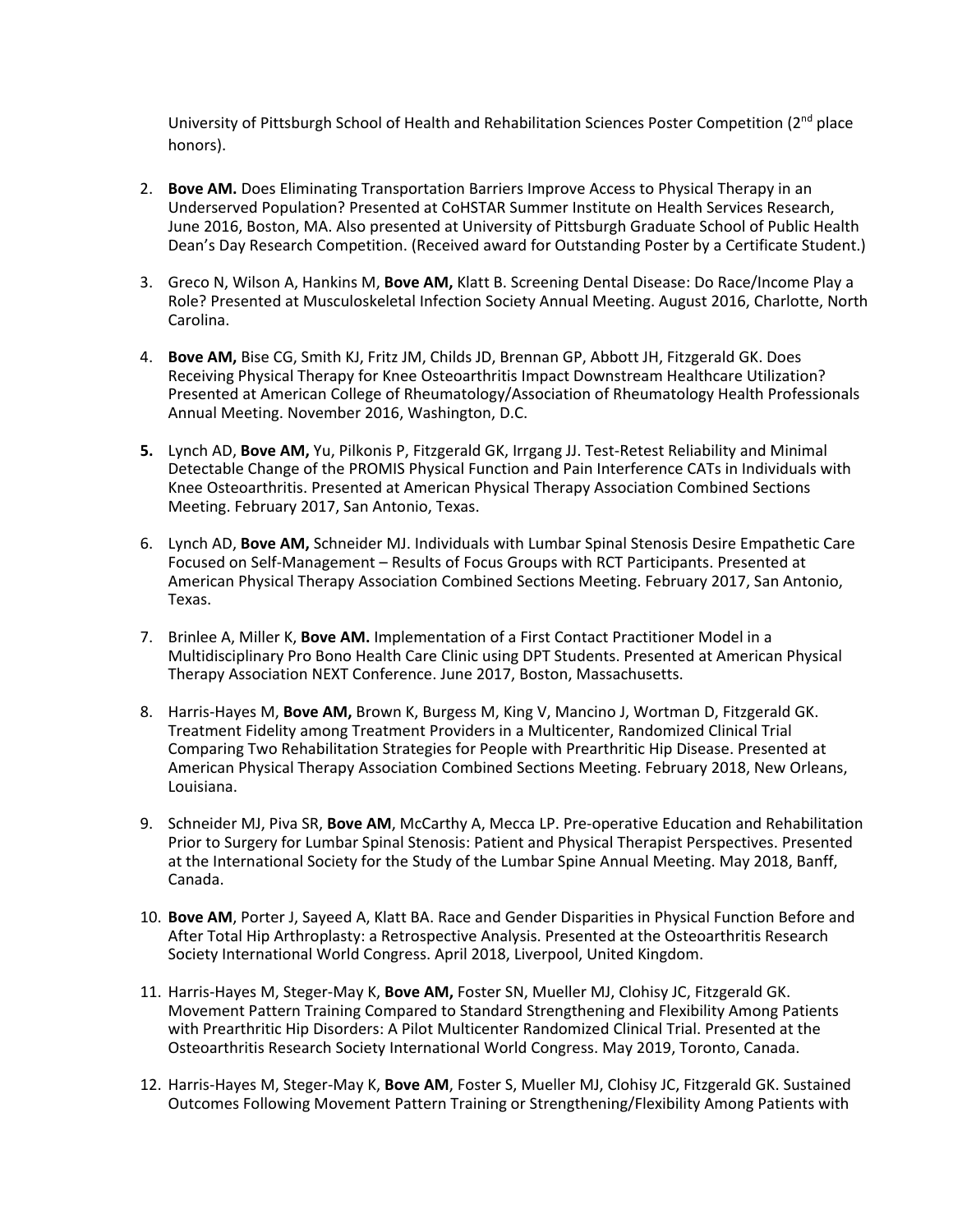Prearthritic Hip Disorders: Results of a Pilot Multicenter Randomized Clinical Trial. Accepted for presentation at the Osteoarthritis Research Society World Congress. April 2020, Vienna, Austria.

- 13. **Bove AM**, Dong ER, Hausmann LRM, Piva SR, Brach JS, Lewis A, Fitzgerald GK. Exploring race differences in patient satisfaction with rehabilitation following total knee arthroplasty. Presented at American Physical Therapy Association Combined Sections Meeting. February 2021. (Conference held virtually due to COVID-19 pandemic.)
- 14. **Bove AM**, Ross H. Doctor of Physical Therapy students' ratings of program diversity and confidence working with diverse patient populations. Presented at American Physical Therapy Association Combined Sections Meeting. February 2022, San Antonio, TX.

### **Invited Presentations**

- **1. Bove AM.** Health Disparities. Presented at Physical Therapy Grand Rounds, University of Pittsburgh, November 2015.
- **2.** Bachmann M, **Bove AM.** Historical Perspectives on Medical Ethics. Presented at Physical Therapy Grand Rounds, University of Pittsburgh, February 2017.
- **3. Bove AM.** Health Disparities: Relevance to Physical Therapy Research and Practice. Presented at Southwest District Meeting of American Physical Therapy Association, January 2017.
- 4. **Bove AM.** Health Equity Research. Presented at Urban League of Greater Pittsburgh monthly staff and community luncheon, October 2017.
- 5. **Bove AM.** Rose Award Platform Presentation. Presented at American Physical Therapy Association Combined Sections Meeting. January 2019, Washington, D.C.
- 6. **Bove AM,** Lynch AD. Task-Specific Training for Knee Osteoarthritis and Disparities Affecting Patients with Knee Osteoarthritis. Presented at Pennsylvania Physical Therapy Association MovePA Annual Conference. October 2019, Champion, PA.
- 7. **Bove AM,** Lynch AD. Bundling, Cost-Effectiveness, and Virtual Care for Knee Disorders: How Physical Therapists can Show Our Value. Presented at Pennsylvania Physical Therapy Association MovePA Annual Conference. October 2019, Champion, PA.
- 8. **Bove AM.** Pittsburgh Dissemination and Implementation Science Collaborative (DISC). Emerging Implementation Science Leaders. November 18, 2021, Pittsburgh, PA.
- 9. Zellers J, **Bove AM,** Sprague AL, Kobal K, Sage-King F, Minick K, Zarzycki R. After the DPT: A Conversation about Career Paths. Presenting at American Physical Therapy Association Combined Sections Meeting. February 2022, San Antonio, TX.
- 10. **Bove AM,** McDonough C, Hicks G, Kennedy D, Patterson C. Inclusive Recruitment in Clinical Trials: Insights from Rehabilitation Research. Presenting at Society for Clinical Trials Annual Meeting. May 2022, San Diego, CA.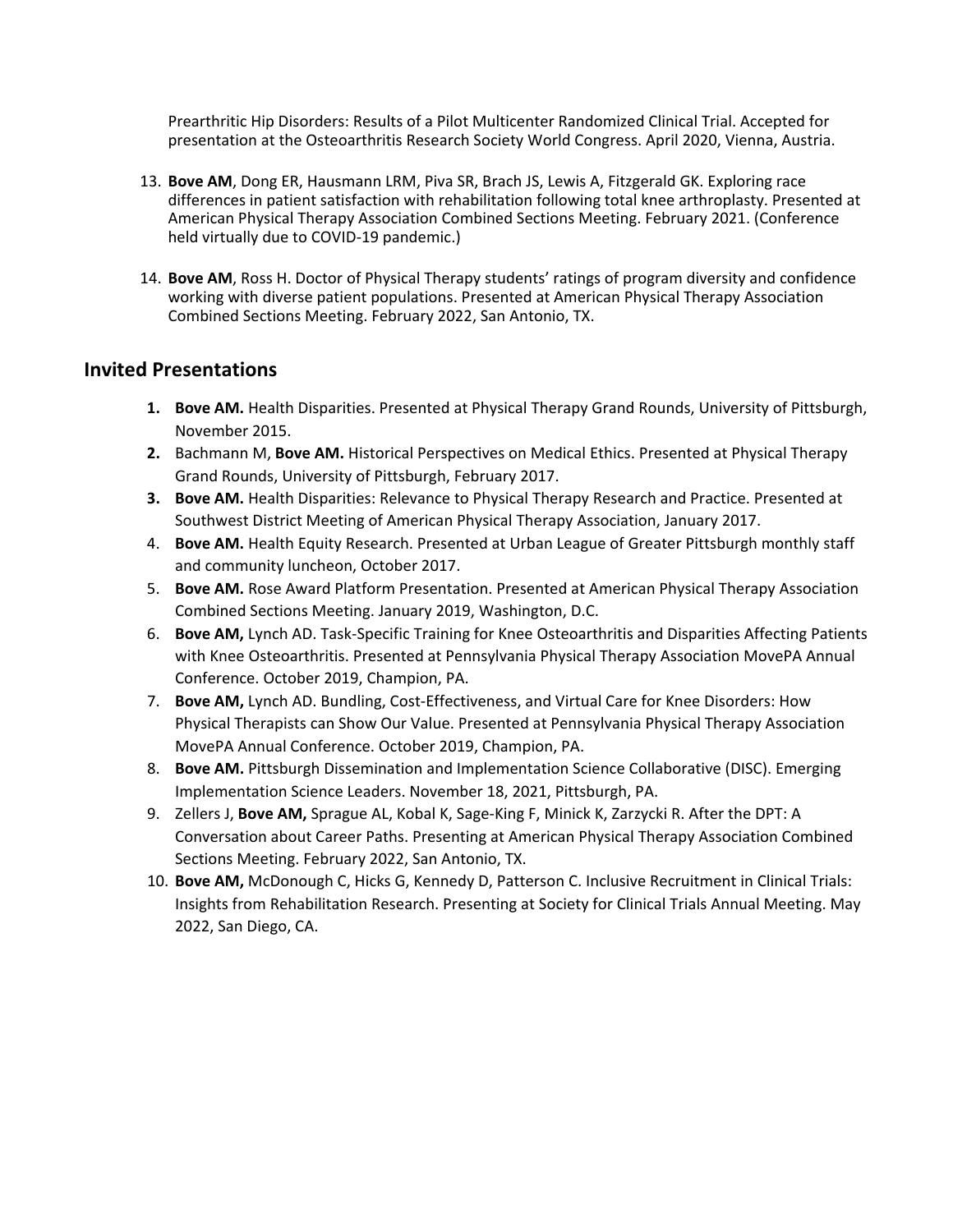# **Research Activities**

## **Upcoming (funded but not yet began)**

| Number/Agency                                 | Title                                                                                                                                                                                                                 | Role       | <b>Dates</b>                         |
|-----------------------------------------------|-----------------------------------------------------------------------------------------------------------------------------------------------------------------------------------------------------------------------|------------|--------------------------------------|
| JPS-0301 / Joint Positioning<br>Systems, Inc. | A Randomized Controlled Trial of Alternating<br>Irrigation of Vancomycin HCl and Tobramycin<br>Sulfate in Patients Undergoing Two-State<br>Exchange Arthroplasty for Periprosthetic Joint<br>Infection of Hip or Knee | Co-I (15%) | $3/1/22$ -<br>2/28/25<br>(estimated) |

## **Current**

| Number/Agency                                | Title                                                                                                                                                                                                                                                                                                | <b>Role</b>   | <b>Dates</b>          |
|----------------------------------------------|------------------------------------------------------------------------------------------------------------------------------------------------------------------------------------------------------------------------------------------------------------------------------------------------------|---------------|-----------------------|
| K12 / NCMRR                                  | Comprehensive Opportunities for Rehabilitation<br>Research Training program (CORRT). Maximizing<br>Outcomes after Total Joint Arthroplasty: Using<br>Large Data and Implementation Science to<br>Understand and Address Disparities in Patient<br><b>Function and Community-Based Rehabilitation</b> | Scholar (75%) | $9/1/21$ -<br>8/31/22 |
| UPMC Rehabilitation Institute Pilot<br>Award | Rural Access to Physical Therapy for<br>Osteoarthritis Rehabilitation (RAPTOR)                                                                                                                                                                                                                       | PI (10%)      | $7/1/20$ -<br>6/30/22 |

#### **Past**

| Number/Agency                                                                                                     | Title                                                                                                                   | <b>Role</b>                   | <b>Dates</b> |
|-------------------------------------------------------------------------------------------------------------------|-------------------------------------------------------------------------------------------------------------------------|-------------------------------|--------------|
| University of Pittsburgh Year of<br>Diversity Grants                                                              | Physical Therapy Students' Perceived Comfort<br><b>Treating Patients from Diverse Populations</b>                       | PI (5%)                       | 2017-2020    |
| Foundation for Physical Therapy<br>Research PODS I and II grants;<br>UPMC Rehabilitation Institute Pilot<br>Award | Race Disparities in Functional Outcomes and<br><b>Physical Therapy Utilization Following Total Knee</b><br>Arthroplasty | PI<br>(Dissertation)<br>work) | 2015-2020    |
| n/a (unfunded)                                                                                                    |                                                                                                                         | PI                            | 2017-2020    |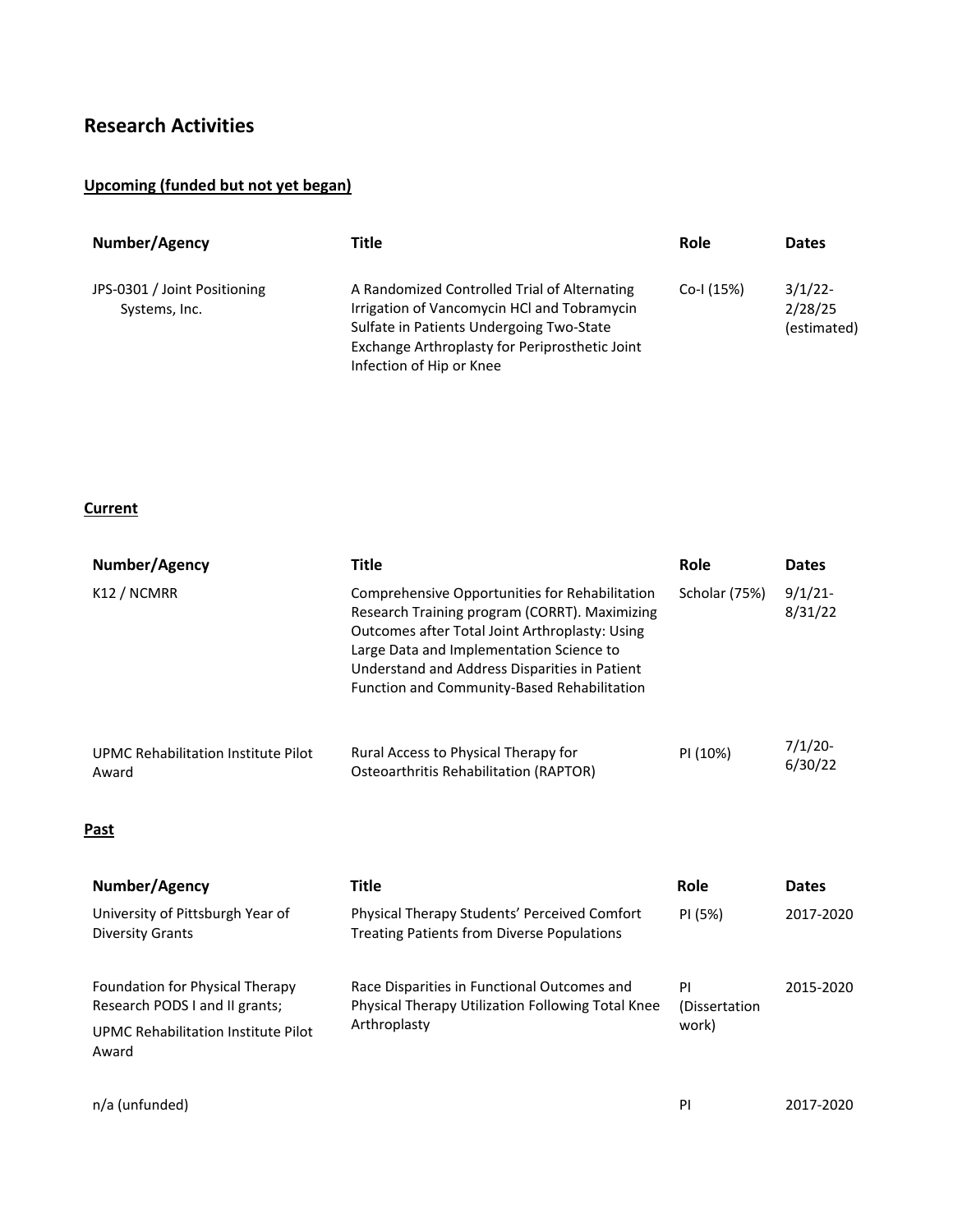|                                                       | Race and Gender Disparities in Physical Function<br>Before and After Total Hip Arthroplasty: a<br><b>Retrospective Analysis</b>             |                                                               |           |
|-------------------------------------------------------|---------------------------------------------------------------------------------------------------------------------------------------------|---------------------------------------------------------------|-----------|
| NIH/NICHD<br>R21HD086644-01A1                         | Movement Pattern Training in People with Intra-<br>Articular, Prearthritic Hip Disorders (PIs: Harris-<br>Hayes, Fitzgerald)                | Site<br>Coordinator<br>(15%)                                  | 2016-2019 |
| n/a (unfunded)                                        | Performance Milestones in Post-Operative<br>Physical Therapy after Total Hip Arthroplasty<br>and Total Knee Arthroplasty (PI: Klatt)        | $Co-I$                                                        | 2015-2019 |
| ARHQ<br>R01HS019642-02                                | Cost-Effectiveness of Physical Therapy<br>Interventions for Knee Osteoarthritis (secondary<br>aim of PI Fitzgerald's study described below) | Led cost-<br>effectiveness<br>analysis                        | 2015-2017 |
| <b>PCORI</b>                                          | Comparison of Non-Surgical Treatment Methods<br>for Patients with Lumbar Spinal Stenosis (PI:<br>Schneider)                                 | Lead<br>investigator<br>for ancillary<br>qualitative<br>study | 2015-2017 |
| n/a (unfunded)                                        | Does Eliminating Transportation Barriers<br>Improve Access to Physical Therapy in an<br>Underserved Population?                             | PI                                                            | 2014-2017 |
| University of Pittsburgh Research<br>Development Fund | Task-Specific Training for People with Chronic<br>Knee Pain (PI: Fitzgerald)                                                                | Co-I (10%)                                                    | 2013-2017 |
| University of Pittsburgh Research<br>Development Fund | Correlation of Ratings of Perceived Exertion and<br>1-Repetition Maximum in Adults                                                          | PI (10%)                                                      | 2012-2016 |
| ARHQ<br>R01HS019642-02                                | Enhancing the Effectiveness of Physical Therapy<br>for People with Knee Osteoarthritis (PI:<br>Fitzgerald)                                  | Research<br>Assistant                                         | 2012-2015 |
| <b>Arthritis Foundation</b>                           | 6-Minute Walk Test in Children with Juvenile<br>Idiopathic Arthritis (PI: Klepper)                                                          | Research<br>Assistant                                         | 2008-2010 |

# **Memberships in Professional Organizations**

| American Physical Therapy Association                                                | 2007-present |
|--------------------------------------------------------------------------------------|--------------|
| Section membership: Orthopaedic, Research, Education, Health Policy & Administration |              |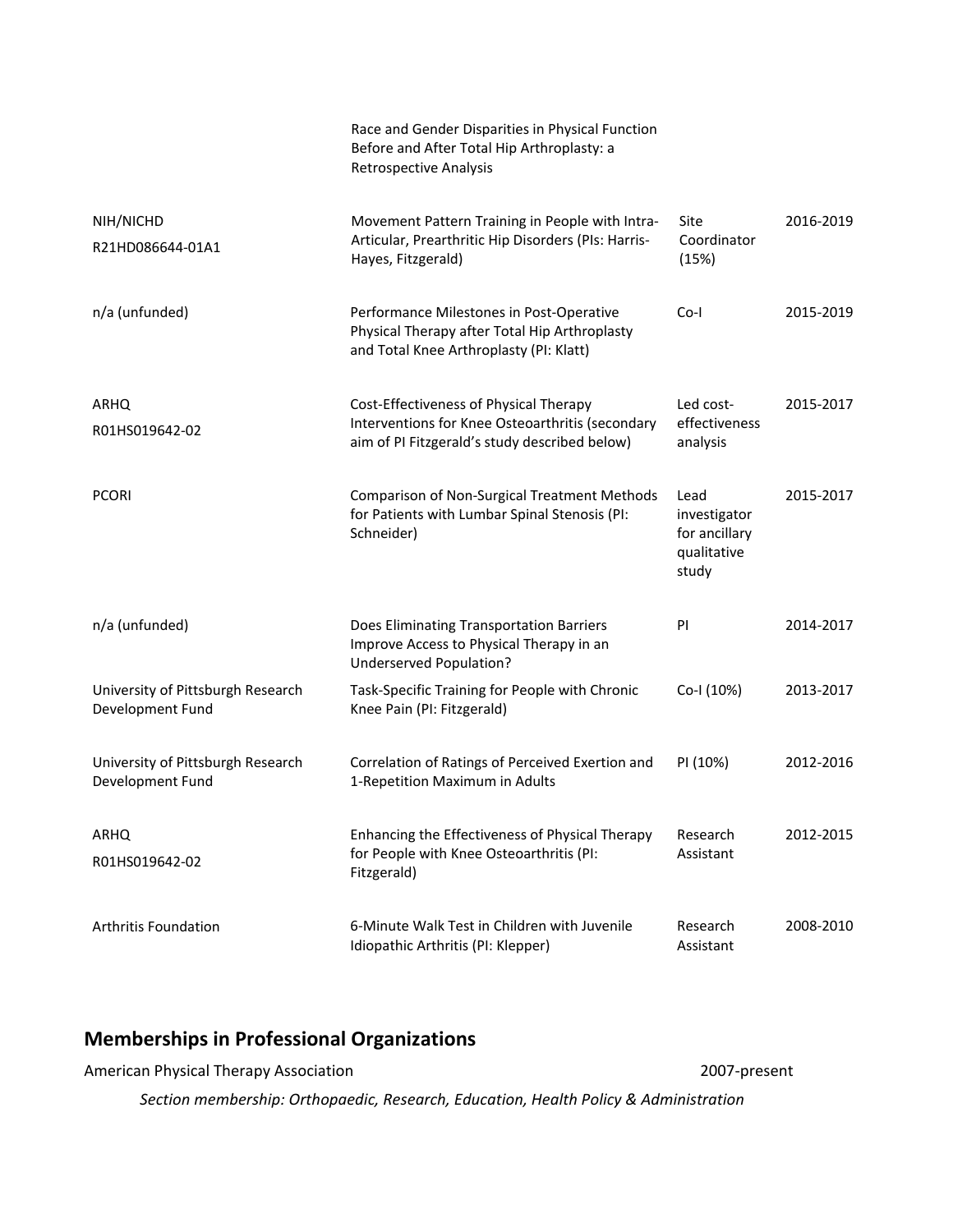| Chapter membership: New York (2007-2010); Pennsylvania (2010-present)        |              |
|------------------------------------------------------------------------------|--------------|
| Association of Rheumatology Professionals (American College of Rheumatology) | 2012-present |
| Osteoarthritis Research Society International                                | 2012-present |
| Academy Health                                                               | 2021-present |
| Movement is Life Caucus                                                      | 2016-2019    |

## **Honors and Awards**

| Training in Grantsmanship in Rehabilitation Research (TIGRR) Trainee           | 2021      |
|--------------------------------------------------------------------------------|-----------|
| Rose Excellence in Research Award - Academy of Orthopaedic Physical Therapy    | 2019      |
| Outstanding Reviewer Award - Arthritis Care and Research                       | 2019      |
| Exemplary Abstract Award - Association of Rheumatology Health Professionals    | 2015      |
| Outstanding Poster by a Certificate Student Award - University of Pittsburgh   | 2015      |
| Graduate School of Public Health Dean's Day Research Competition               |           |
| Miami-Marquette Challenge Award - Foundation for Physical Therapy Research     | 2014      |
| (Recognizes outstanding achievement within a PODS I application)               |           |
| Poster Award ( $2^{nd}$ place) – University of Pittsburgh School of Health and | 2012      |
| <b>Rehabilitation Sciences Poster Competition</b>                              |           |
| New York Physical Therapy Association Student Award                            | 2010      |
| Student Usher for American Physical Therapy Association Annual Conference      | 2008      |
| Rudin Scholarship - Columbia University College of Physicians & Surgeons       | 2008      |
| DPT Merit Scholarship - Columbia University                                    | 2007-2010 |
| Outstanding Senior Award - Duquesne University                                 | 2007      |
| Rho Lambda Women's Honor Society - Duquesne University                         | 2006      |
| Order of Omega Honor Society - Duquesne University                             | 2006      |
| Golden Key National Honor Society                                              | 2005      |
| Chancellor's Scholarship - Duquesne University                                 | 2003-2007 |

# **Professional Service**

American Physical Therapy Association

- APTA House of Delegates 2020-2022 o *Currently serving two-year term as an elected delegate from the Southwest District of Pennsylvania*
- Abstract Reviewer, Section on Research 2020-present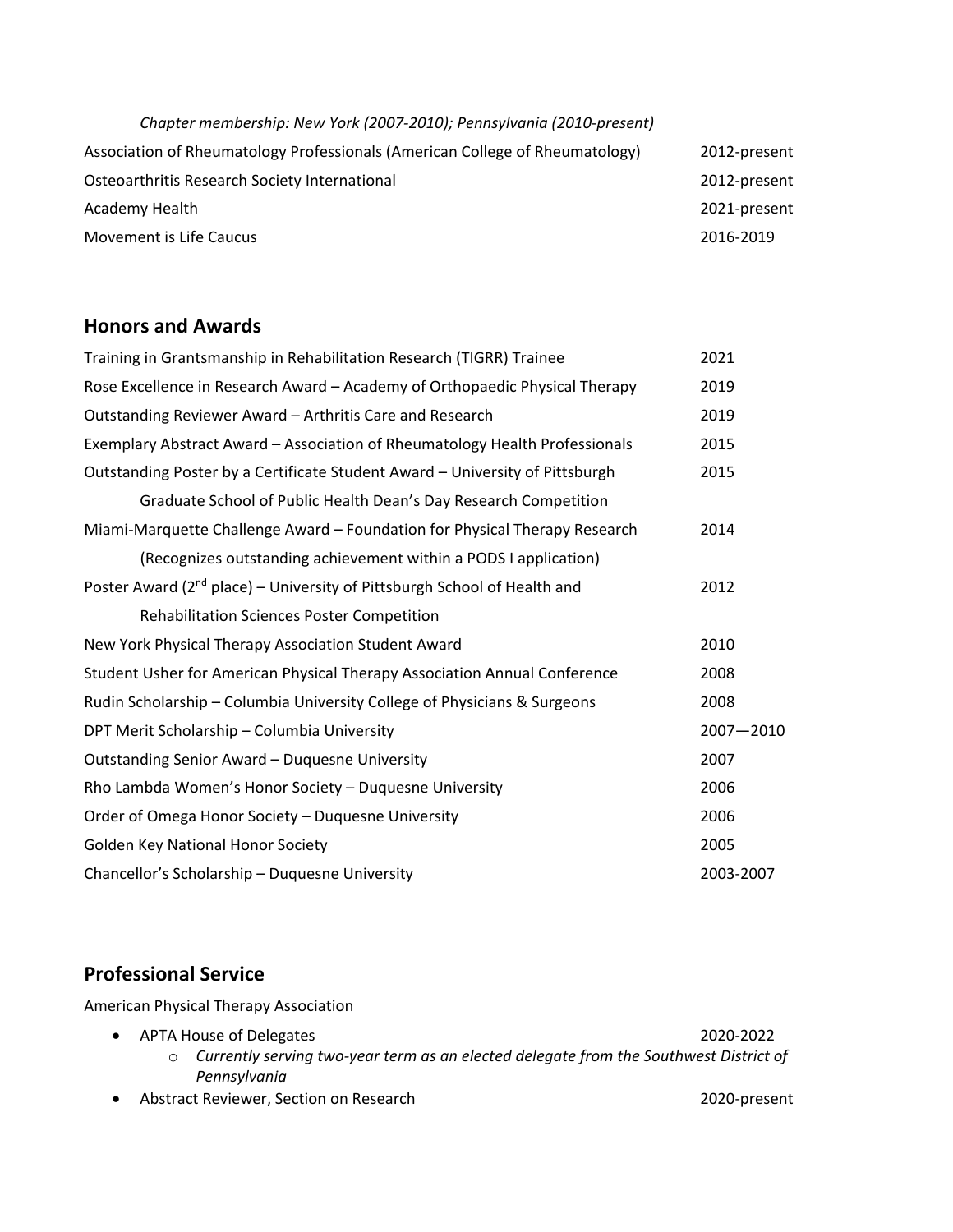| $\bullet$<br>$\bullet$ | Member Services Committee, Health Policy & Administration Section<br>Member, Knee Outcomes Work Group, Academy of Orthopaedic PT<br>Member, Anatomy Education Special Interest Group, Academy of PT Education                   | 2019-present<br>2014-2018<br>2019-present |
|------------------------|---------------------------------------------------------------------------------------------------------------------------------------------------------------------------------------------------------------------------------|-------------------------------------------|
| $\bullet$              | Member, Early Career Researchers Special Interest Group, Academy of PT Research 2020-present                                                                                                                                    |                                           |
|                        | Association of Rheumatology Health Professionals                                                                                                                                                                                |                                           |
| $\bullet$              | Member, Engagement and Emerging Leaders Task Force                                                                                                                                                                              | 2017-2018                                 |
|                        | Osteoarthritis Research Society International                                                                                                                                                                                   |                                           |
| $\bullet$              | Expert Review Panel Member: Development of Evidence-Informed Position<br>Statements and Practical Resources for the Implementation of Best Practice<br>Therapeutic Exercise for Individuals with Knee and/or Hip Osteoarthritis | 2020-2021                                 |

#### Manuscript Reviewer

- JAMA
- Journal of Orthopaedic and Sports Physical Therapy
- Arthritis Care and Research
- Archives of Physical Medicine and Rehabilitation
- Spine
- Journal of Racial and Ethnic Health Disparities
- BMJ Open
- Physiotherapy Theory and Practice

#### Grant Reviewer

- Academy of Orthopaedic Physical Therapy
- Reumafonds (Dutch Arthritis Society)
- Internal Reviewer, University of Pittsburgh Department of Occupational Therapy

## **University Service**

#### **University-wide**

| University Review Board (advisor to Chancellor and Provost on matters of      | 2020-present |
|-------------------------------------------------------------------------------|--------------|
| discipline and academic integrity; appointed by University Senate)            |              |
| Chancellor's Committee for Service and Emotional Support Animals Policy       | 2021-present |
| and Procedure (appointed by Chancellor)                                       |              |
| Provost's Review Committee for Non-Discrimination, Equal Opportunity, and     | 2018-2021    |
| Affirmative Action Policy and Procedure (appointed by Provost)                |              |
| Co-Chair, University of Pittsburgh Senate Committee on Equity, Inclusion, and | 2019-present |
| Anti-Discrimination Advocacy (elected position)                               |              |
| Member ex oficio, University of Pittsburgh Faculty Assembly                   | 2019-present |
| Member, University of Pittsburgh Senate Committee on Equity, Inclusion, and   | 2017-2018    |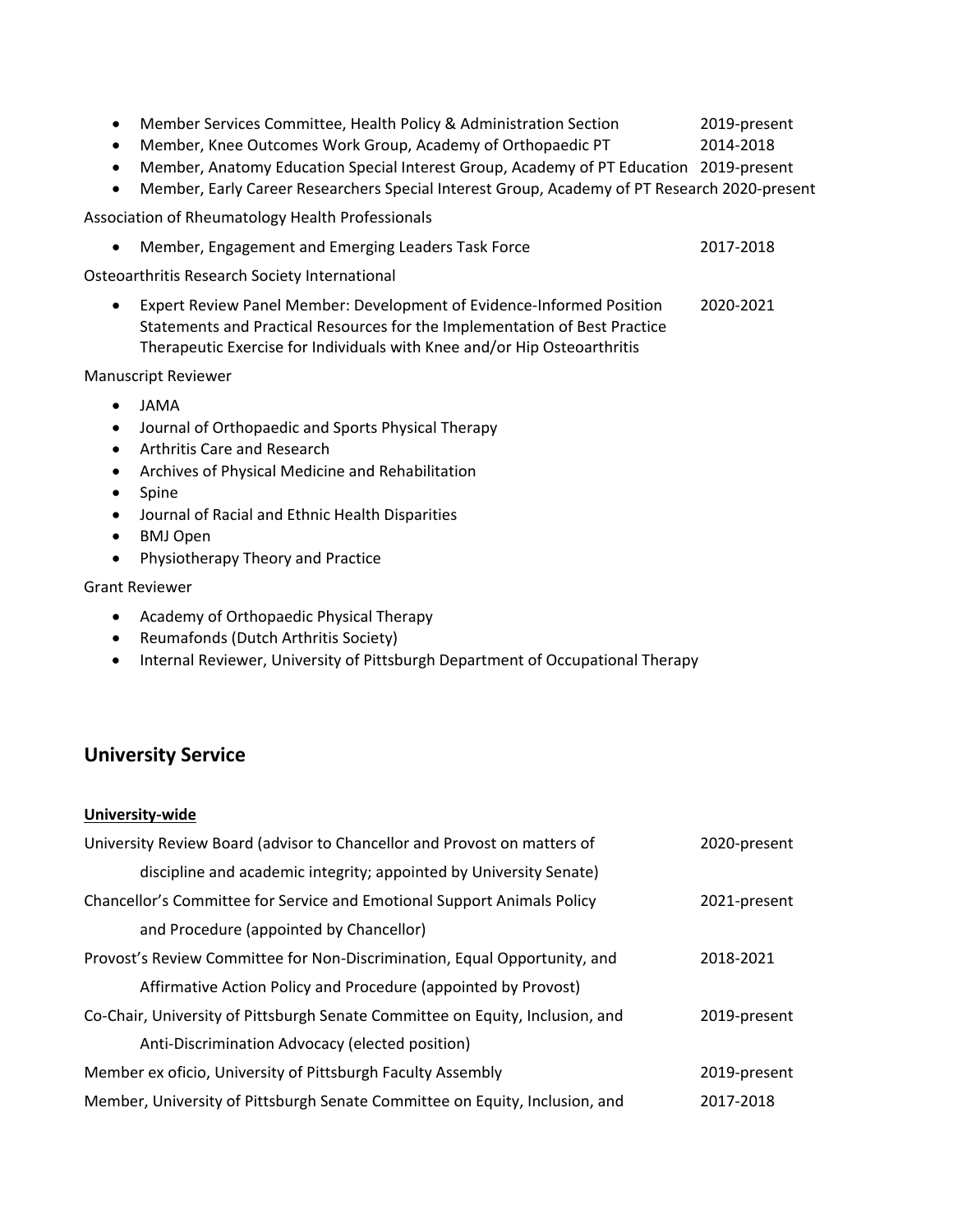Anti-Discrimination Advocacy (elected position)

| <b>School of Health and Rehabilitation Sciences</b>                      |              |
|--------------------------------------------------------------------------|--------------|
| Committee for Cluster Hire of Faculty Engaging in Scholarship Related to | 2020         |
| <b>Health Equity</b>                                                     |              |
| Scholarship Review Subcommittee                                          | 2018-present |
|                                                                          |              |
| <b>Department of Physical Therapy</b>                                    |              |
| Diversity, Equity, and Inclusion Work Group                              | 2020-present |
| Lead, DEI Student Seminar Series<br>$\bullet$                            |              |
| Search Committee for Hybrid Musculoskeletal Faculty                      | 2020         |
| DPT Curriculum Changes Task Force                                        | 2019-2021    |
| Co-Chair, Immersion Work Group<br>$\bullet$                              |              |
| Group Leader for DPT Leadership I Projects                               | 2018-2021    |
| DPT Boot Camp Development Team                                           | 2016-2017    |

## **Community Service**

| Brookline Together: Executive Board Member, Chair of Communications | 2019-present |
|---------------------------------------------------------------------|--------------|
| Committee                                                           |              |
| South Pittsburgh Development Corporation: Board Member,             | 2017-2018    |
| Member of Finance and Community Development Committees              |              |
| Alpha Gamma Delta International Fraternity: Volunteer Advisor       | 2010-2020    |

## **Teaching Responsibilities**

#### **University of Pittsburgh:**

2015-present: Anatomy (6 credits, 56-69 students, summer term)

- 2015-2017: lab instructor, lecturer (knee content)
- 2018-present: course coordinator

2016-2020: Coordinator of Pro Bono Physical Therapy Services - Birmingham Free Clinic (1 credit, year-round)

- Therapy services provided year-round by DPT students and supervising faculty
- Fall and spring terms: coordinate faculty supervision schedule, provide supervision to students, order supplies, communicate with clinic leadership and other disciplines providing services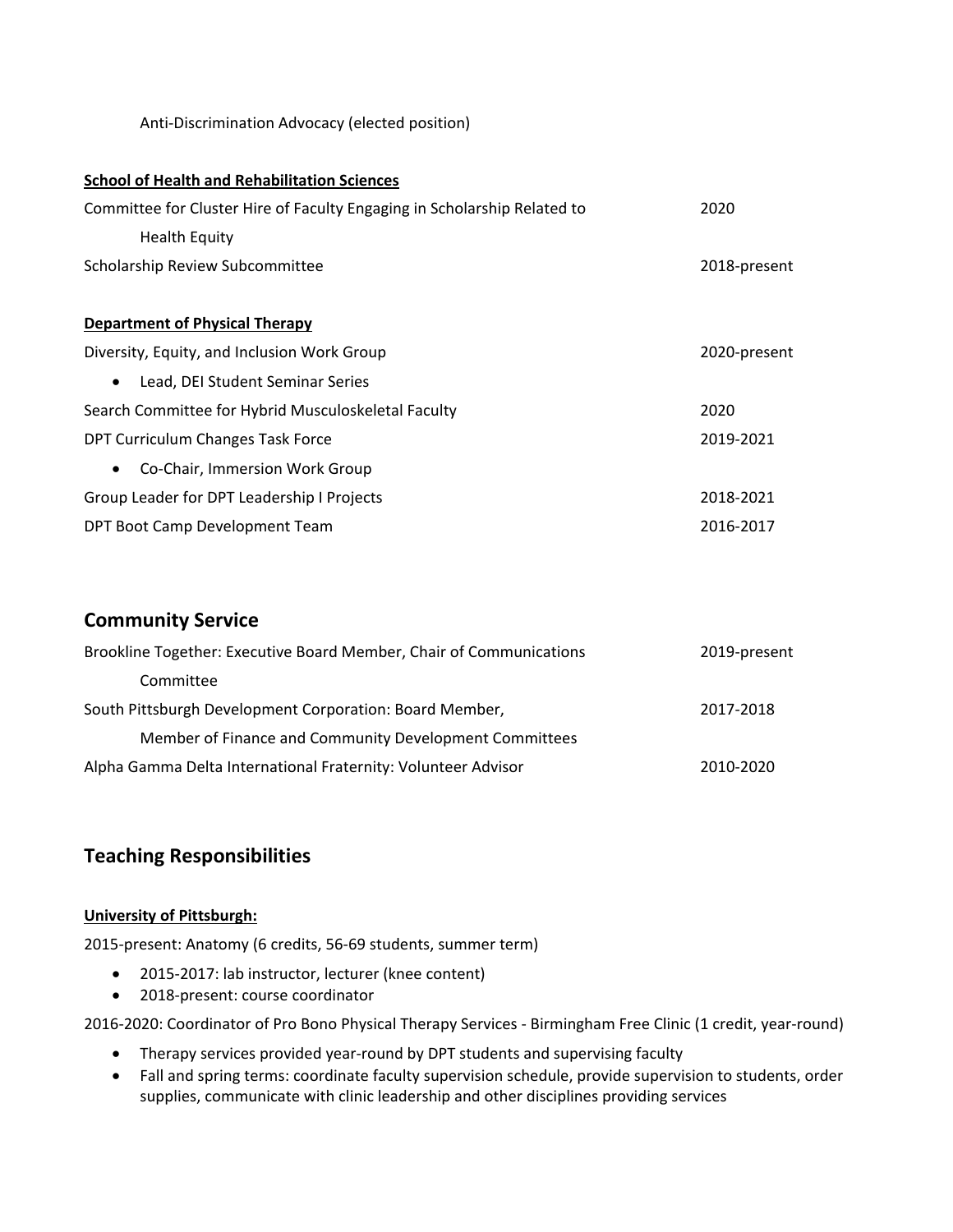• Summer term: coordinate services, provide evaluation and treatment services to patients, order supplies, communicate with clinic leadership and other disciplines providing services

2014- present: Musculoskeletal Physical Therapy I (6 credits, 56-69 students, fall term)

- 2014-2016: lab instructor
- 2017-2021: lab instructor, lecturer (knee content)

2014- present: Musculoskeletal Physical Therapy II (5 credits, 56-69 students, spring term)

• 2014-2020: lab instructor

2015-present: Musculoskeletal Physical Therapy III (3 credits, 56-69 students, fall term)

- 2015-2018: lab instructor
- 2019-2020: lab instructor, lecturer (wrist and hand content)

2013-2018: Kinesiology and Introduction to Therapeutic Exercise (3 credits, 56-69 students, summer term)

- 2013-2017: lab instructor, lecturer (manual muscle testing, goniometry, muscle performance)
- 2018-2019: lab instructor

#### **Other Universities:**

Chatham University, Doctor of Physical Therapy program, Musculoskeletal Physical Therapy, Part II

• 2011-2012: Lab instructor (knee, spine, wrist and hand)

Columbia University, College of Physicians and Surgeons, Cadaver Anatomy Reviews

• 2009: Led small-group cadaver anatomy review sessions for residents in Physical Medicine and Rehabilitation program

## **Teaching Seminars & Professional Development Seminars Attended**

- \*Religion Diversity: December 2019
- \*Intercultural Competency: May 2019
- \*Diversity and Inclusion for Individuals with Disabilities: May 2019
- \*Identity, Power, and Privilege: May 2019
- Supporting Transgender Community Members: April 2019
- Anatomy Educators Special Interest Group Meeting: January 2019 (at American Physical Therapy Association Combined Sections Meeting)
- Learning with TopHat: January 2019
- \*Fostering a Diverse and Inclusive Environment: November 2018
- \*Preventing Sexual Misconduct: October 2018
- Hybrid & Online Teaching Track (semester-long course): January-April 2018
- Teaching Inclusively: February 2018
- Improving your Teaching Evaluations: December 2017
- Developing a Syllabus: November 2017